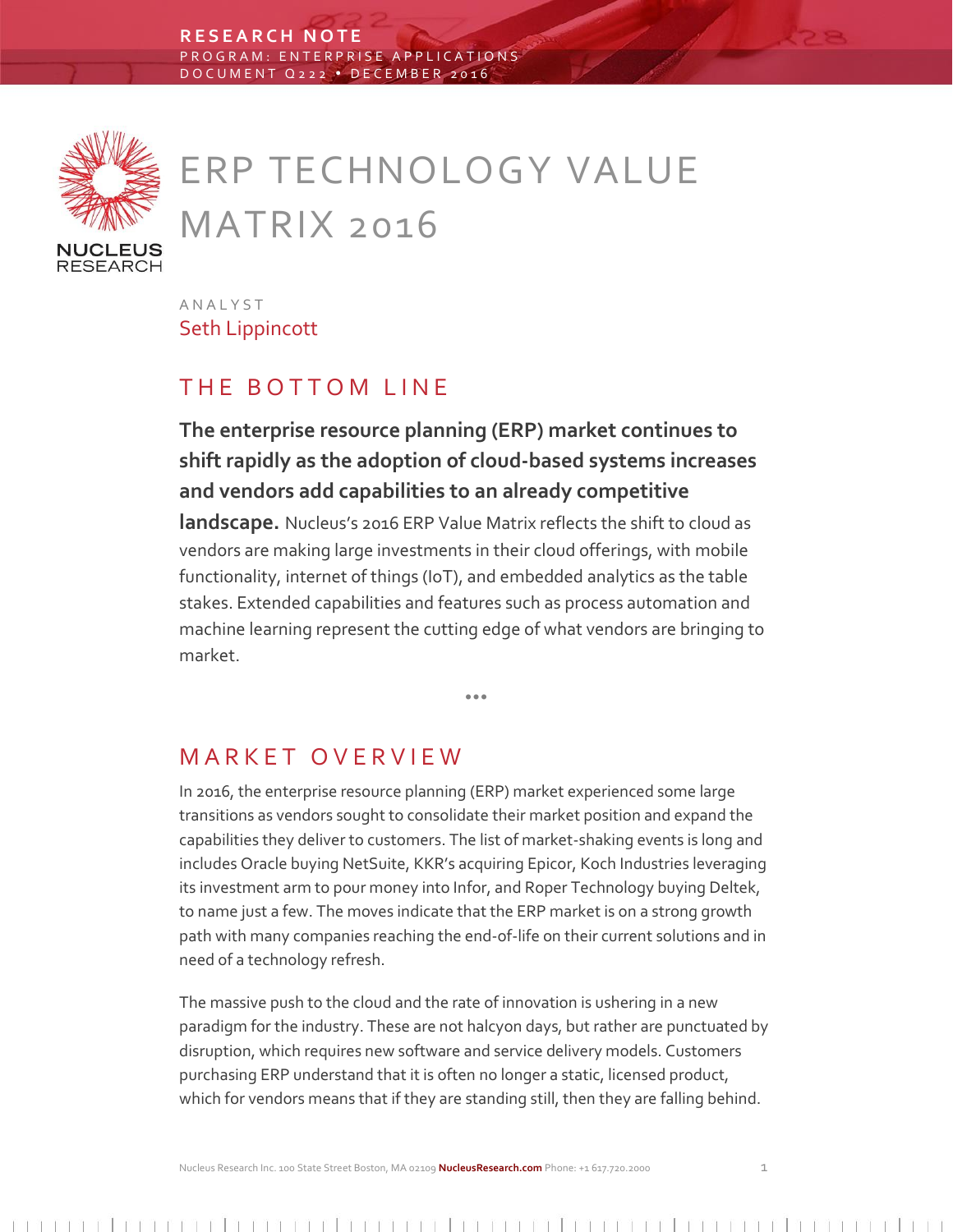To keep pace, vendors need to deliver capabilities that help their customers compete in a world where speed, scalability, flexibility, and information are paramount. Native mobile applications, web-based user interfaces, configurable dashboards and landing pages are standard in the modern ERP product landscape. Additionally, Internet of Things (IoT) capabilities and advanced analytics that are integrated seamlessly into the product environment to provide insights and visibility are becoming ubiquitous. More vendors are offering open representational state transfer application programming interfaces (REST APIs), letting their partners and customers develop the business-critical extensions that help deliver value. Capabilities delivering machine learning algorithms that lead to process automation and catch human errors represent the leading edge for ERP technology. Vendors are ahead of the market if they have developed these technologies beyond beta testing and have customers leveraging them today.

The proliferation of software-as-a-service (SaaS) has had a drastic effect on product usability facilitating easier deployments, easier upgrades, less technology management, greater mobility, new user experiences, and better value (Nucleus Research, *Q65 – Cloud delivers 2.1 times more ROI*, April 2016; Nucleus Research, *Q102 – Cloud ERP get 43 percent faster payback*, June 2016). Nearly all vendors have invested heavily in delivering cloud solutions, so the distinctions are evaporating. The growth rates of SaaS-based revenue for many vendors show no signs of slowing. However, many customers have realized that the path to cloud is not as smooth as the marketing materials suggests, causing vendors to provide extended services that deepen the value proposition.

However, some customers with on-premise deployments consider their ERP system to be core part of their market differentiation, translating to huge value. Based on the depth of functionality customers achieve, vendors still offering highly customizable ERP still cannot be matched by even the most complete cloud offering. These vendors are delivering value to customers, but will continue to see their positions erode as the lion's share of R&D goes toward cloud deployments, building capabilities to better match the business needs of nearly any company.

In the 2016 ERP Value Matrix, vendors are positioned based on the usability of their products and the functionality they deliver to customers. Vendors are rated based on their products' horizontal and vertical capabilities, not the additional capabilities provided by their partner ecosystem. However, both implementation partners and the ready availability of complementary ERP applications are important considerations for purchasers. To this end, 2016 has seen several announcements of partnerships and acquisitions that impact the value vendors deliver to customers.

Copyright © 2016 Nucleus Research, Inc. Reproduction in whole or in part without written permission is prohibited. 2 Nucleus Research is the leading provider of value-focused technology research and advice. **NucleusResearch.com**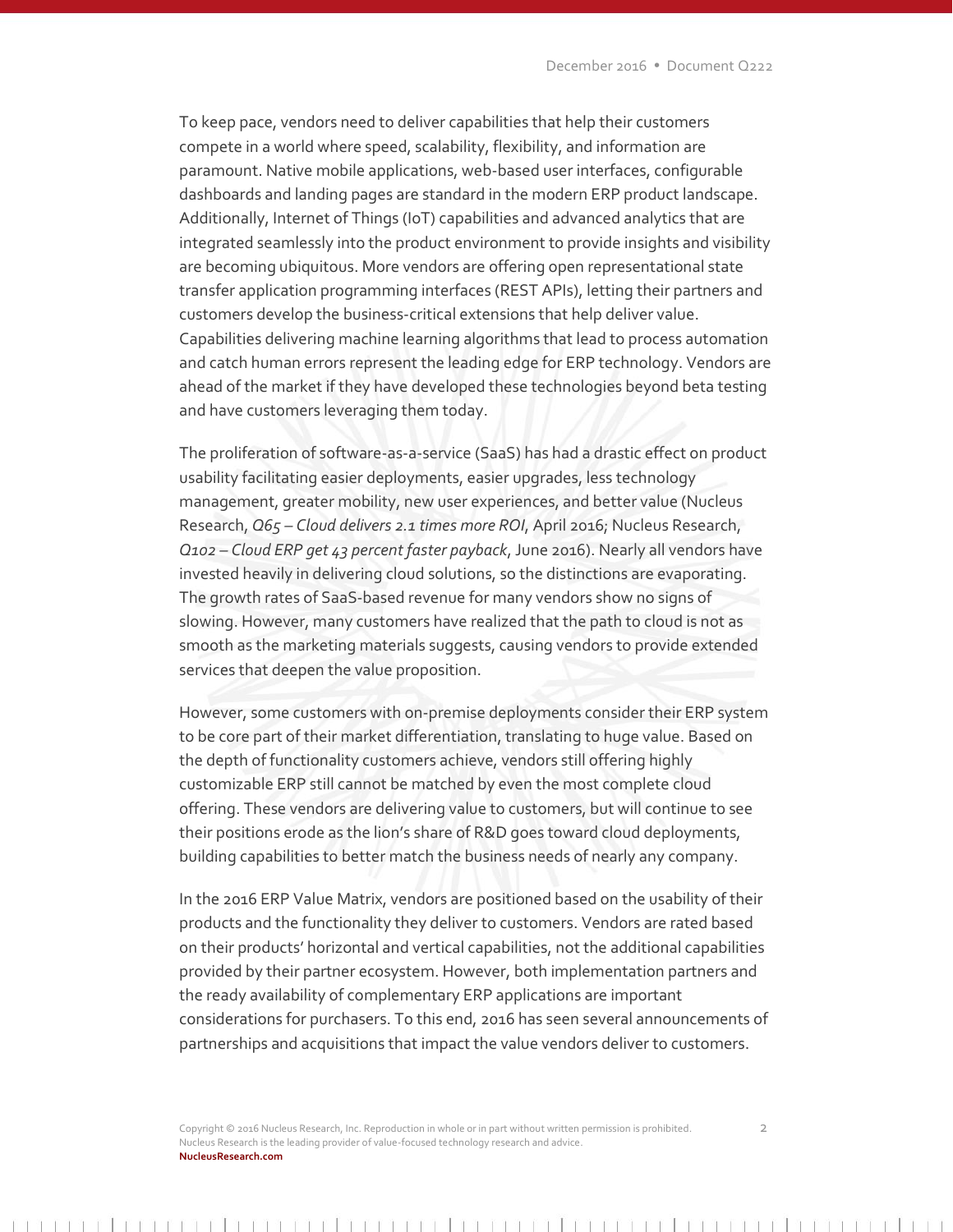

# **LEADERS**

Leaders in the ERP Value Matrix include Acumatica, Deltek, Epicor, Infor LN, Infor M3, Infor SyteLine, Microsoft Dynamics 365 for Operations, NetSuite, Oracle Cloud ERP, Oracle E-Business Suite, Oracle JD Edwards, SAP S/4 HANA, SAP S/4 HANA Cloud, SYSPRO, and Unit4.

## ACUMATICA

Acumatica delivers ERP solutions to small- and medium-sized businesses (SMBs) across several industries including services, wholesale distribution, manufacturing, retail, food and beverage, and non-profits. Notably, Acumatica is servicing larger and larger organizations, demonstrating the extensibility and flexibility of its ERP products. Sold only through its value-added reseller (VAR) channels, Acumatica made key additions to its partner ecosystem in 2016, increasing its reach into new markets and helping to accelerate the growth of its public cloud offering.

Since the last Matrix, Acumatica released version 6.0, which includes horizontal solution suites covering financial management, project accounting, distribution

Copyright © 2016 Nucleus Research, Inc. Reproduction in whole or in part without written permission is prohibited. 3 Nucleus Research is the leading provider of value-focused technology research and advice. **NucleusResearch.com**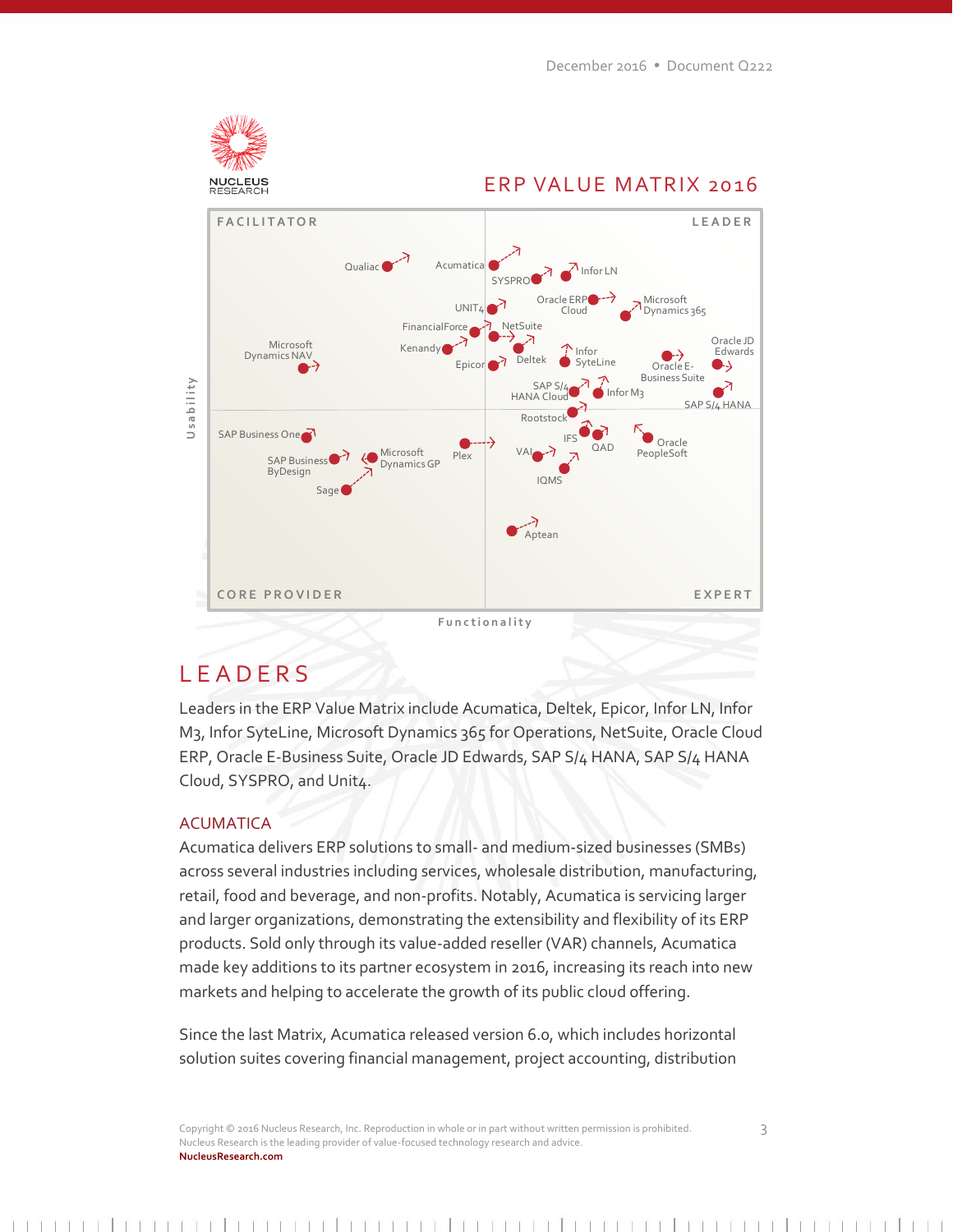management, and customer management, as well as market vertical editions for field service, manufacturing, and e-commerce (Nucleus Research, *Q174 - Acumatica Release 6*, September 2016). Version 6.0 included enhancements such as a Microsoft Outlook Add-in, business intelligence capabilities leveraging Microsoft Power BI, and Representational State Transfer API that allows programmers to manage and update components without affecting the system at large. Acumatica customers can leverage its Customer Relationship Management Suite, which includes a Microsoft Outlook integration and applications that were built into the platform rather than added as a module. Additionally, Acumatica includes a mobile framework that is user-friendly and can be used on any device with a web browser or through native to Android and Apple iOS apps.

The steps Acumatica has made to extend the functionality of its solution push it into the Leader quadrant in this year's ERP Value Matrix. Nucleus expects that Acumatica will continue to deliver value and positive return on investment similar to what it demonstrated this year (Nucleus Research, *Q148 – Acumatica ROI Case Study – Ergoresearch*, August 2016).

#### DELTEK

Deltek is a Leader in the 2016 ERP Value Matrix, providing ERP solutions to projectcentric businesses in several sectors including government contracting, architecture, engineering, construction, consulting, and accounting. Deltek's solutions help customers along every part of the project lifecycle with capabilities such as project accounting, business development, project and portfolio management, professional services automation, and resource management. Since the last Matrix, Deltek made several moves to broaden its portfolio of products and deepen its value proposition for customers. These developments include:

- Union Square Acquisition. In July 2016, Deltek announced it had acquired Union Square, a project information and collaboration software vendor specializing in the Architecture, Engineering, and Construction (AEC) industry. Prior to the acquisition, Deltek was deeply focused on the AEC industry, which the addition of Union Square only furthers.
- New release of GovWin IQ. Designed to support government contractors, GovWin IQ features GovWin Market Alerts that helps contractors keep track of changing business conditions and events in order to better compete for new business opportunities. Deltek announced the release of GovWin IQ in August 2016.
- Deltek Resource Planning. Announced in October 2016, Deltek Resource Planning is a new solution that is part of Deltek's Costpoint Cloud suite or as a

Copyright © 2016 Nucleus Research, Inc. Reproduction in whole or in part without written permission is prohibited. 4 Nucleus Research is the leading provider of value-focused technology research and advice. **NucleusResearch.com**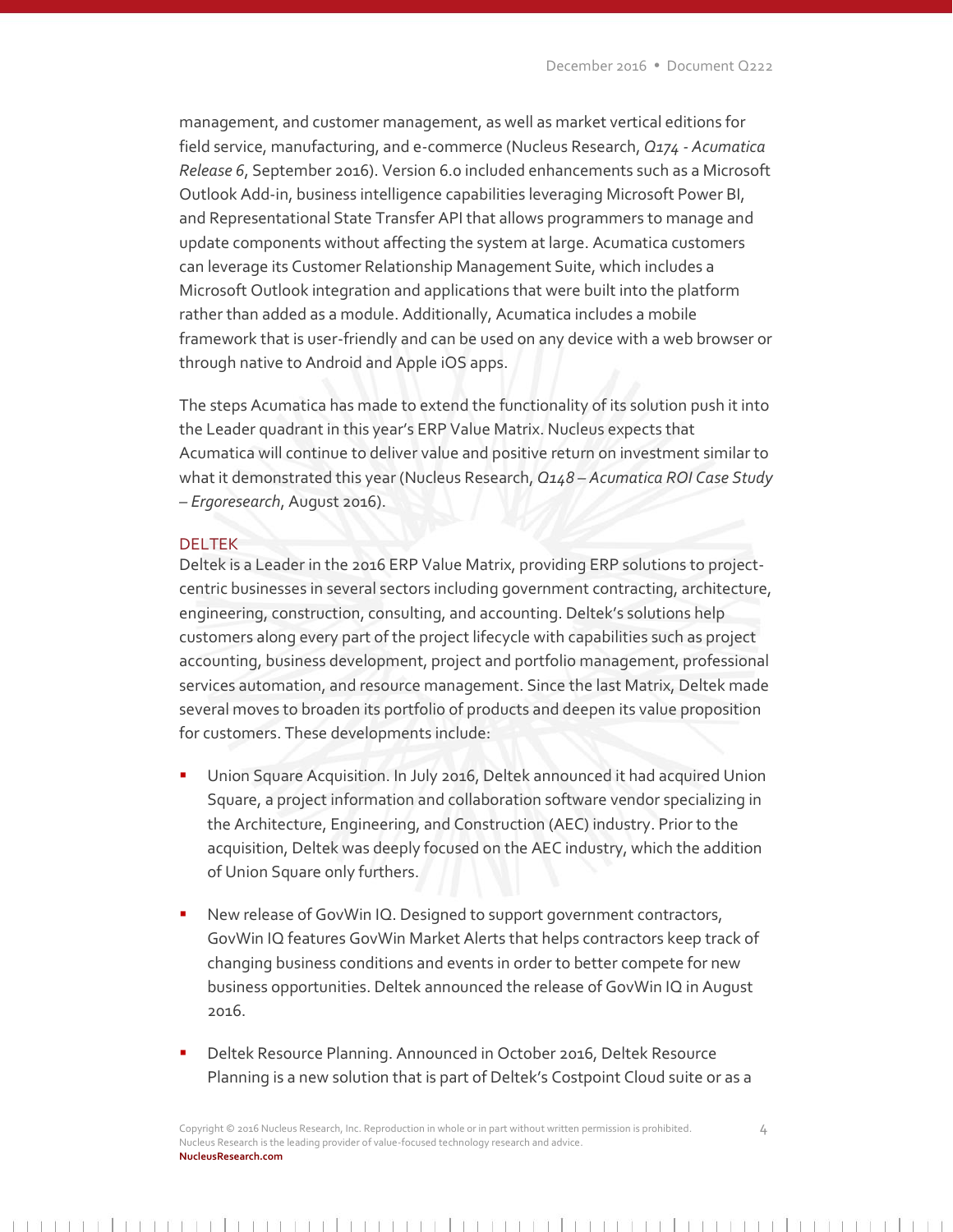standalone offering deployed in the cloud or on-premise that can connect to third-party ERP systems and human capital management systems. Designed to assist government contractors with project planning and management, Deltek Resource Planning adds to Deltek's solution suite that caters to project-centric organizations.

The mix of functionality across industries and scalability push Deltek into the Leader quadrant. Deltek's investments in UI/UX, along with consolidating its cloud offerings under one name, will further enhance its position in the future versions of the Value Matrix.

# EPICOR

Epicor maintains its position in the Leader quadrant of the 2016 ERP Value Matrix. In March 2016, Epicor released 10.1 for on-premise customers, which moved away from the task-based design to one that is HTML5-based and responsive to improve usability. Additionally, Epicor announced its 10.1.500 version release in November 2016. Epicor has adopted a cloud-first strategy and is currently delivering capabilities such as business intelligence/analytics, e-commerce, social collaboration and mobile. On the product roadmap are capabilities such as application building tools for both partners and customers, IoT and Big Data tools, and predictive analytics. In September 2016, KKR finalized its acquisition of Epicor, which could be the launching pad Epicor needs to bring its roadmap to fruition. The investments in additional functionality should further improve Epicor's position in future editions of the Value Matrix.

#### INFOR LN

Infor retains its spot in the Leader quadrant of the ERP Value Matrix as it continues to invest in industry verticals including machinery and equipment, manufacturing, distribution, automotive, and aerospace and defense. In July 2016, Infor announced the release of Infor LN 10.5 — and demonstrated the outcome of the investments Infor made in usability with the new interface that was introduced earlier this year. Since the publication of the last Matrix, Infor released an enhanced version of its CloudSuite for aerospace and defense users.

Since the last Value Matrix, the company has also made strides to integrate its GT Nexus purchase, which delivers a robust end-to-end supply chain solution. Infor is squarely focused on enhancing its CloudSuite offerings, which are underpinned by a UX designed by Infor Hook and Loop, and the social collaboration platform, Infor Ming.le. Like other ERP vendors, Infor faces the challenge of moving its legacy customers to its new cloud products. Additional investments to enhance the cloud value proposition will push Infor higher in future iterations of the Value Matrix.

Copyright © 2016 Nucleus Research, Inc. Reproduction in whole or in part without written permission is prohibited. 5 Nucleus Research is the leading provider of value-focused technology research and advice. **NucleusResearch.com**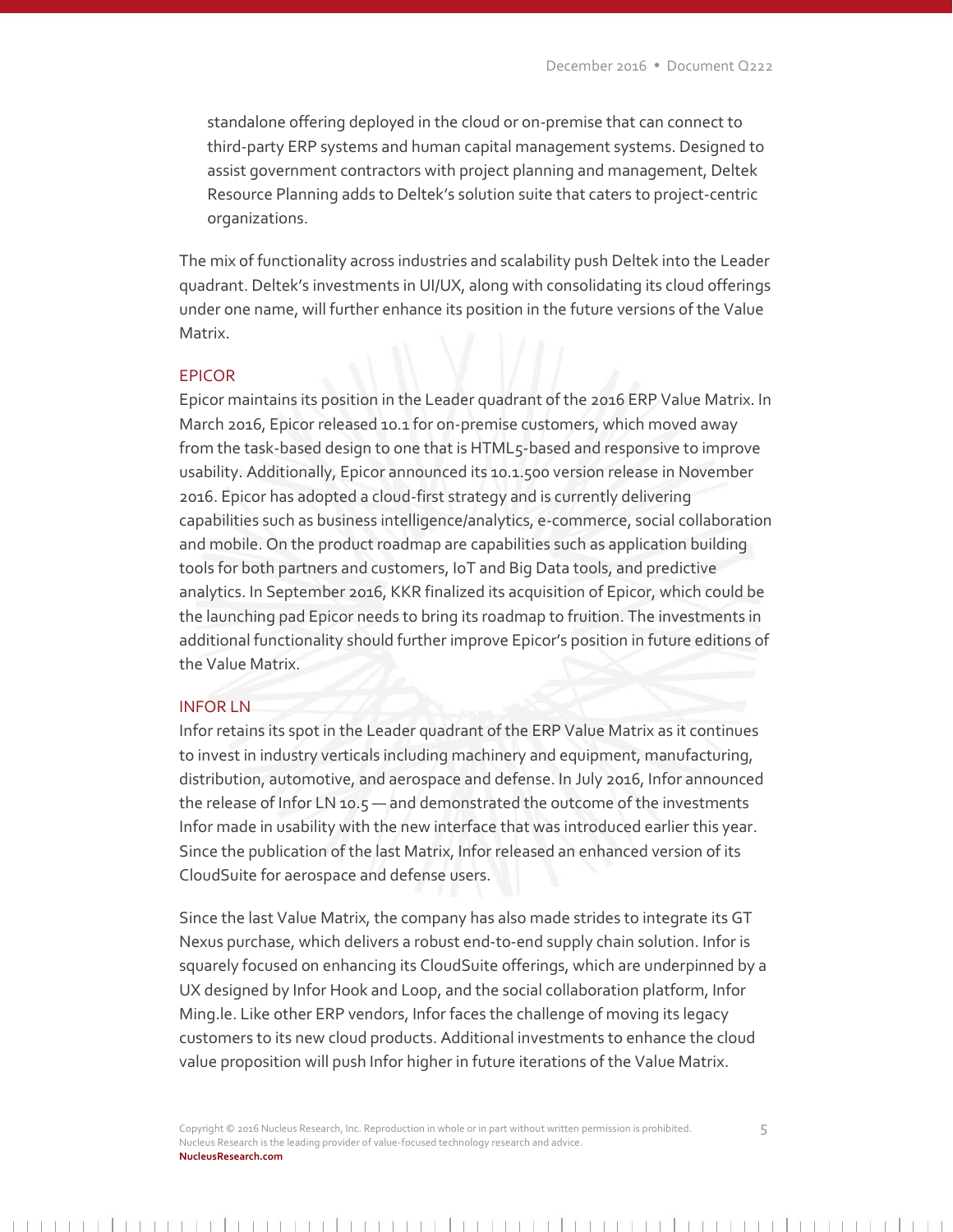#### INFOR M3

Infor M3 is a Leader in this year's ERP Value Matrix which focuses on industry verticals deployed to the cloud or on-premise for chemicals, distribution, equipment, fashion, manufacturing, and food and beverage, with micro-verticals under each larger industry. M3 includes applications to manage customer sales and service, finance, manufacturing operations, supply chain management, and equipment management. As a Java-based solution, M3 gives customers added flexibility to choose the infrastructure, database, and operating system that best fits their needs.

Inforum 2016 attendees were given a preview of version 13.4, the next big release of Infor M3, due out this year, which includes improvements to each industry vertical. The continued investment by Infor in M3 and extending its capabilities means customers will get improved usability and functionality.

#### INFOR SYTELINE

Infor SyteLine continues to be a Leader in the Matrix as Infor's manufacturing and distribution offering. Infor has shifted SyteLine to be CloudSuite Industrial, but it remains a Leader due to its flexibility and extensibility. In February, Infor released version 9.00.30 which included adoption of the Infor 10x technology platform including Infor Ming.le and Infor ION. Additionally, SyteLine has been updated to the latest Hook & Loop UX and uses the Implementation Accelerator to help customers deploy quickly and start extracting value. Infor plans to release an update soon that introduces two new CloudSuites: Infor CloudSuite Business and Infor CloudSuite Industrial. As a result, StyeLine will be the foundation of Infor's strategy targeting the SMB market. With the investment by Koch Equity Development, Infor is assured capital to invest in delivering additional value to its SyteLine customers.

#### MICROSOFT DYNAMICS 365 FOR OPERATIONS

Microsoft continues in its Leader position in the ERP Value Matrix with the latest releases of its solutions improving both functionality and usability for customers. Considering Microsoft's current trajectory, focusing on productivity, the interoperability of its software, extending the lifecycle of its products with Lifecycle Services using the power of the Azure platform, and helping the business user become an application developer, Nucleus predicts that Microsoft will continue to strengthen its Value Matrix position (Nucleus Research, *q106 – Microsoft PowerApps empowers business users*, June 2016; Nucleus Research, *q127 – Microsoft announces Dynamics 365*, July 2016).

Microsoft Dynamics 365 for Operations is the evolution of Dynamic AX, its enterprise ERP software, which was released in March 2016 and is the sharp end of

Copyright © 2016 Nucleus Research, Inc. Reproduction in whole or in part without written permission is prohibited. 6 Nucleus Research is the leading provider of value-focused technology research and advice. **NucleusResearch.com**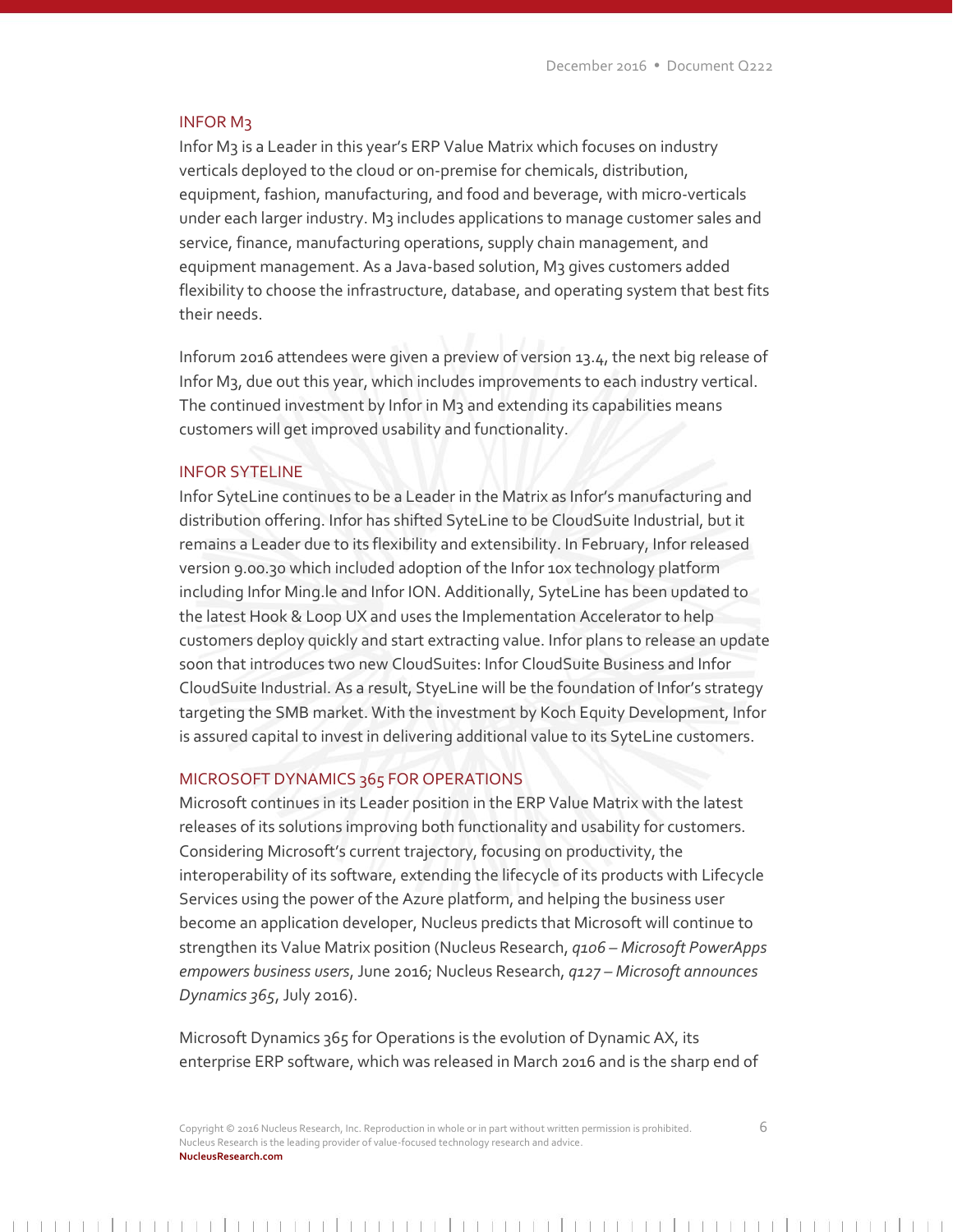Microsoft's cloud-first strategy. Part of the Dynamics 365 Enterprise suite, Dynamics for Operations is built native to Microsoft Azure and highlights Microsoft's ability to deliver an end-to-end cloud product suite in combination with Office 365, Power BI, and Microsoft's CRM applications - Dynamics 365 for Sales, Dynamics 365 for Service, Dynamics 365 for Field Service, and Dynamics 365 for Project Service Automation (Nucleus Research, *q53 – Microsoft Dynamics AX advances cloud ERP*, March 2016). Dynamics 365 for Operations leverages Cortana Analytics and Azure Machine Learning along with providing personalized dashboard and workspaces to help user decision making. Microsoft delivers additional functionality through its extensive partner and independent software vendor (ISV) network, which is developing industry-specific solutions on Microsoft AppSource, its new marketplace for business applications.

#### **NETSUITE**

NetSuite maintains its Leader position in the 2016 ERP Value Matrix. With its ERP solution delivering capabilities for financial management, production management, order management, supply chain, warehouse management, and procurement, NetSuite made several product enhancements throughout 2016. New products such as SuiteBilling, which connects both the billing and revenue recognition processes with controls and auditability, help businesses comply and reduce risks. Additional NetSuite OneWorld enhancements highlight faster financial close, flexible tax compliance tools, new payment options for both B2B and B2C businesses, and improved control of audit and compliance to meet local statutory requirements.

The largest development for NetSuite in 2016 was its acquisition by Oracle, which was completed in November. The acquisition leaves NetSuite's future uncertain, though it has stated that customers should expect greater service and value. Additionally, NetSuite has stressed that Oracle will help it accelerate its plans to expand its international presence, as well as allow it to leverage Oracle's resources to extend its capabilities. Although customers have expressed some trepidation about the move, it is too early to tell if NetSuite's value delivery will change.

#### ORACLE ERP CLOUD

This edition of the ERP Value Matrix finds Oracle ERP Cloud in the Leader quadrant. Oracle ERP Cloud includes a suite of solutions such as Oracle Financials Cloud, Oracle Revenue Management Cloud, Oracle Procurement Cloud, Oracle Risk Management Cloud, and Oracle Project Portfolio Management Cloud. In 2016, Oracle ERP Cloud continued to be the primary focus for Oracle product developments. Many of the product announcements coming out of OpenWorld 2016 were geared toward increasing the value proposition of moving to the cloud, such as enhanced security services, data management services, and migration

Copyright © 2016 Nucleus Research, Inc. Reproduction in whole or in part without written permission is prohibited. 7 Nucleus Research is the leading provider of value-focused technology research and advice. **NucleusResearch.com**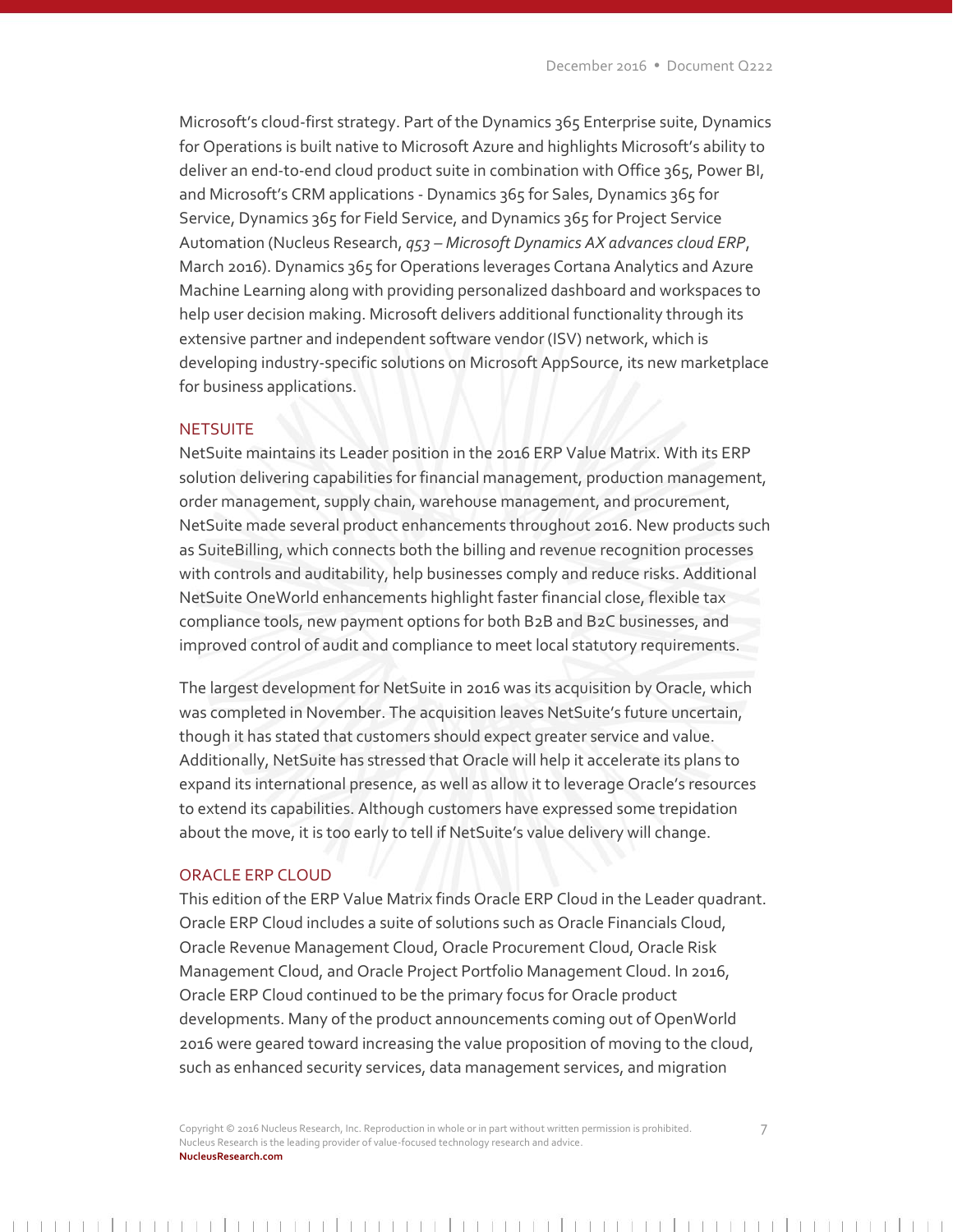services (Nucleus Research, *Q182 – Oracle remains cloud-first at OpenWorld 2016*, September 2016). Oracle's cloud-first strategy extends from large, global enterprise customers down to small- and medium-sized businesses (SMBs). Oracle's acquisition of NetSuite will potentially further Oracle's reach into the ERP cloud mid-market. Oracle is sure to invest in enhancing the cloud transition value proposition. Further investment in expanding the universe of use cases should help Oracle's Value Matrix positioning in the future.

## ORACLE E-BUSINESS SUITE

Oracle E-Business Suite continues as a Leader in this year's ERP Value Matrix. In September 2016, Oracle released E-Business Suite 12.2.6 which included several new capabilities that help improve the value to customers. New capabilities include order management, warehouse management, inventory management, procurement visibility and supplier management, project resource management, field service solutions, parts servicing planning and management, and financial subledgers to better manage collections and exceptions. Oracle also released improvements to the user experience with tablet interface optimization and additional HTML UIs. As a cross-cutting solution, E-Business Suite has a solution suite as diverse as its customers, which keeps it in a strong position on functionality. Investments in expanding the flexibility of the UI should further improve its usability moving forward.

#### ORACLE JD EDWARDS

Oracle JD Edwards continues as a Leader in the ERP Value Matrix. With the latest batch of improvements announced in November 2016 as part of the Tools 9.2 Update 1, JD Edwards remains one of the most comprehensive functional solutions on the market. Recent improvements to the UX with JD Edwards UX One, which includes 32 role-specific views on top of the ability to personalize and configure the solution to optimize use, have pushed the solution higher on the usability axis. In addition to the user enhancements, JD Edwards EnterpriseOne Search allows users to quickly retrieve information and JD Edwards EnterpriseOne Mobile Enterprise Applications enhancements include proximity search using geo-location within the Contact Customer application and barcode scanning within Sales Order or Inventory Management applications. The improvements included in Tools 9.2 Update 1 demonstrate Oracle's commitment to its JD Edwards customers, many of whom have tailored their ERP solution such that it is part of their competitive advantage and how they differentiate. In a cloud-centric market, Oracle JD Edwards continues to invest in helping their customers keep pace and leverage the latest technologies.

Copyright © 2016 Nucleus Research, Inc. Reproduction in whole or in part without written permission is prohibited. 8 Nucleus Research is the leading provider of value-focused technology research and advice. **NucleusResearch.com**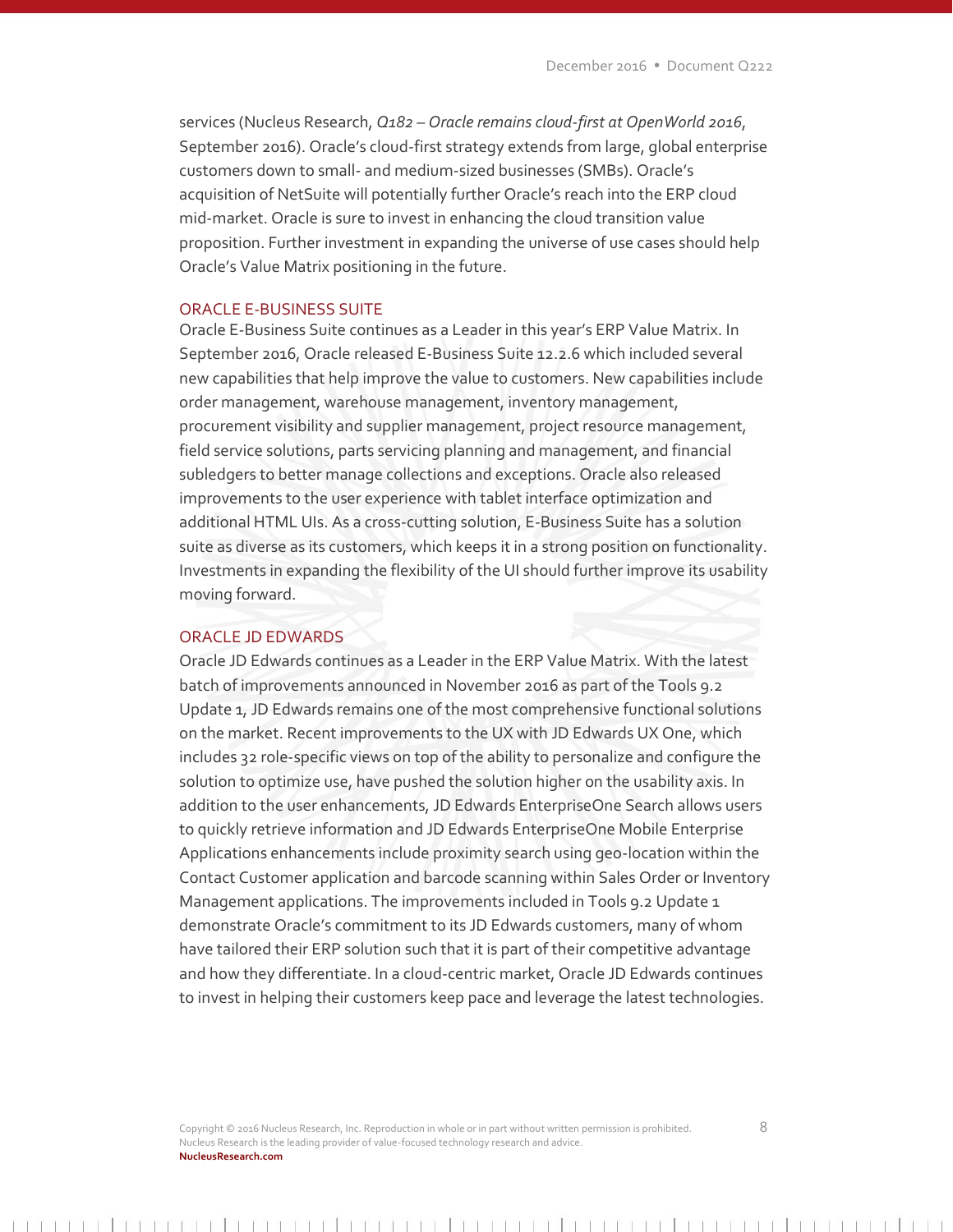#### SAP S/4HANA

SAP's on-premise ERP offering for enterprise customers is a Leader in this year's Value Matrix based on the high level of functionality the product delivers. SAP S/4HANA's solution offerings include core finance, order-to-cash, plan-to-product, procure-to-pay, and request-to-service, helping companies manage their operations from end-to-end. The flexibility of the solution and its available integrations with other systems and SAP products, such as SuccessFactors, Fieldglass, and Financial Services Network, ensure that SAP can address the functional needs of nearly any business.

The most recent version, SAP S/4HANA 1610, was released in November 2016 and includes some key improvements that add to SAP's position in the Value Matrix. First, SAP S/4HANA uses the SAP Fiori 2.0 UX, bringing several modern UI enhancements to the solution such as personalized landing pads, search functionality, priority notifications, and tailored task overviews. Second, 1610 delivers a single source for financial data with SAP S/4HANA Finance, giving users greater visibility and improving efficiency for finance departments. Additionally, SAP Extended Warehouse Management can now run as part of S/4HANA or as a separate application, allowing S/4HANA to be the central system of record if customers choose. SAP has also added industry-specific functionality for customers in retail and oil and gas. SAP continues to invest heavily in its on-premise ERP offering, adding functionality and usability enhancements designed to help its customers.

In response to SAP customers' requests for information on what is to come in the S/4HANA application landscape, SAP is making several moves. Already available to customers, SAP has published its first 3-year product roadmaps for SAP S/4HANA and the first rolling-four-quarters roadmap for SAP S/4HANA Public Cloud. customers. SAP plans to release roadmaps for additional key products soon. Nucleus expects other initiatives that will be rolled out in 2017 will assist customers to gain additional value from their S/4HANA deployments.

#### SAP S/4HANA CLOUD

SAP S/4HANA Cloud is a Leader in this year's ERP Value Matrix due to the capabilities the product suite can deliver. S/4HANA Cloud is delivered for several industry use-cases including Enterprise Management, Professional Services, and Marketing, as well as a private cloud deployment option. On October 31, SAP released S/4HANA Cloud 1611 with a host of enhancements to the product. Some highlights include end-to-end asset maintenance management, updated revenue recognition capabilities helping the universal journal to be the single source of truth, employee time management applications, and an available-to-promise application

Copyright © 2016 Nucleus Research, Inc. Reproduction in whole or in part without written permission is prohibited. 9 Nucleus Research is the leading provider of value-focused technology research and advice. **NucleusResearch.com**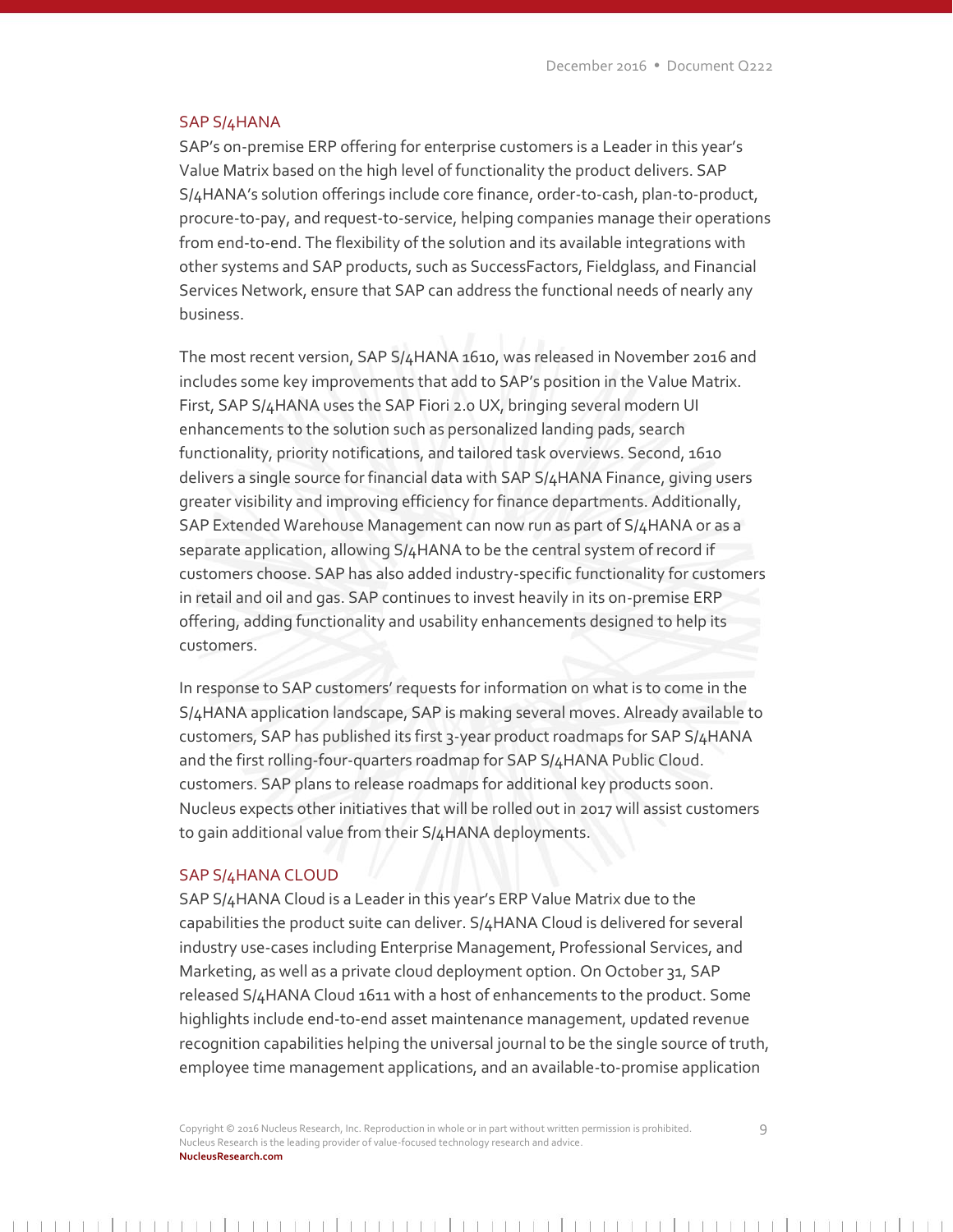that helps companies manage filling sales orders optimally. S/4HANA Cloud also allows for integrations with other SAP products such as SuccessFactors, Ariba Network, and SAP Financial, improving the functional reach of the solution. SAP demonstrates strong usability with applications delivered with SAP Fiori UI.

In response to customer feedback, SAP has undertaken several steps to provide clear guidance on what's next for the S/4HANA application landscape. It has already published 3-year product roadmaps for SAP S/4HANA, as well as its first rolling-fourquarters roadmap for SAP S/4HANA Public Cloud. As SAP releases additional services and capabilities that chart a customer's path to cloud and ease the transition, its position in the ERP Value Matrix will improve.

#### **SYSPRO**

SYSPRO remains a Leader in this year's Value Matrix based on its continued investment in advanced capabilities. SYSPRO provides ERP solutions for cloud, onpremise, and mobile deployments, with a focus on manufacturers and distributors. An organically developed solution rather than integrated through acquisitions, SYSPRO delivers industry-specific capabilities and helps customers streamline processes via a customizable user interface.

In September 2016, SYSPRO announced six advancements that its customers can leverage:

- SYSPRO Azure Cloud Platform. Through a partnership with Microsoft, SYSPRO will be delivered as a platform as a service (PaaS) on Microsoft Azure cloud infrastructure.
- SYSPRO Harmony. Designed to address complex tasks, the cloud platform combines collaboration tools with machine learning and data analytics to help customers with advanced and difficult issues.
- SYSPRO Bots. An artificial intelligence (AI) within SYSPRO ERP that can be used to streamline business processes.
- SYSPRO Predictive Search. A native, customized search engine that can rapidly call up relevant information for the user.
- SYSPRO WebViews. An update to the UI delivering role-based views, key performance indicators, and customizable dashboards.
- CRM for SYSPRO. A cloud customer relationship management (CRM) module with features that users require to build pipelines and manage contracts.

Copyright © 2016 Nucleus Research, Inc. Reproduction in whole or in part without written permission is prohibited. 10 Nucleus Research is the leading provider of value-focused technology research and advice. **NucleusResearch.com**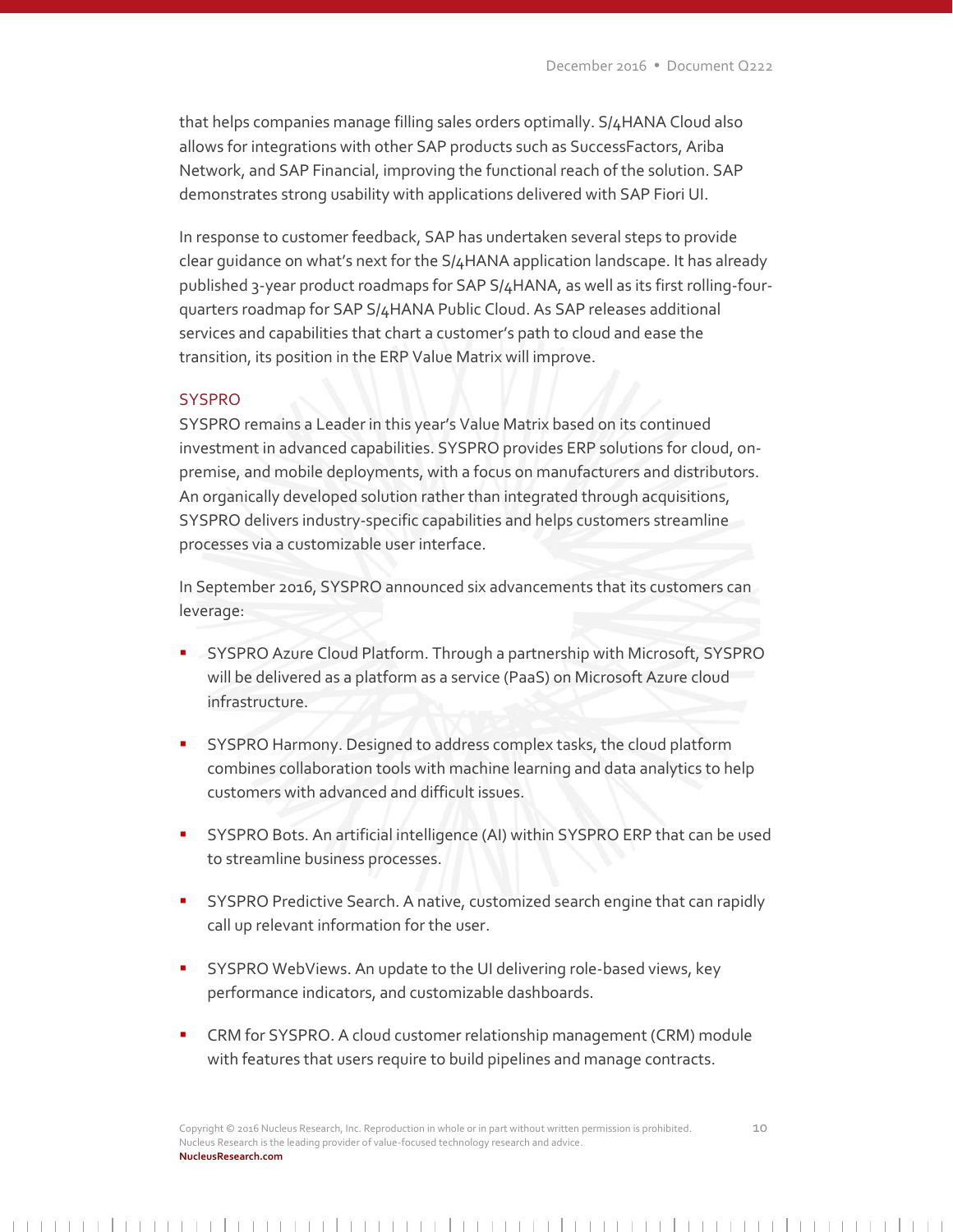SYSPRO's investments enable it to deliver services to its customers on par with large EPR vendors. Bringing its customer base up to speed and demonstrating how they can benefit from capabilities today, remain SYSPRO's biggest challenges moving forward. In 2017, SYSPRO plans to release capabilities that include artificial intelligence, machine learning, and IoT.

#### UNIT<sub>4</sub>

Unit4 retains its place in the Leader quadrant of this year's ERP Value Matrix. With a series of announcements since the last Value Matrix, Unit4 continues to invest in providing the best people-centric solutions. Building on its moves from last year, Unit4 continues to focus on five industry verticals: professional services, education, government, non-profit, and property management. Key announcements included:

- Integrated EAM. In February, Unit4 announced an end-to-end enterprise asset management solution (EAM) for its building and property asset management customers.
- Professional services automation. In April, Unit4 released a professional services automation (PSA) solution that was cloud-first and mobile-ready to help customers manage projects, resources, and timekeeping. Unit4 also integrates with Slack.com to help companies collaborate and bring all communications to one place.
- Digital assistant. Unit4 announced a Digital Assistant that uses pattern recognition, natural language analysis, and 3<sup>rd</sup>-party data sources to help users with complex tasks and automatically perform repetitive, low-value tasks.
- prevero acquisition. In July, Unit4 announced it was buying prevero, a corporate performance management and business intelligence solution provider. Helping Unit4 expand into Germany's mid- and enterprise market, prevero is consistent with Unit4's efforts to develop self-driving solutions for service organizations.

Unit4 seeks to address 80 percent of a customer's needs out-of-the-box, which can ease the implementation and speed a customer's time to value, driving its high usability. Further moves to automate tasks and expand capabilities into additional industry verticals will increase Unit4's position in the Value Matrix.

# **EXPERTS**

Experts in the ERP Value Matrix include Aptean, IFS, IQMS, Oracle PeopleSoft, QAD, Rootstock, and VAI.

Copyright © 2016 Nucleus Research, Inc. Reproduction in whole or in part without written permission is prohibited. 11 Nucleus Research is the leading provider of value-focused technology research and advice. **NucleusResearch.com**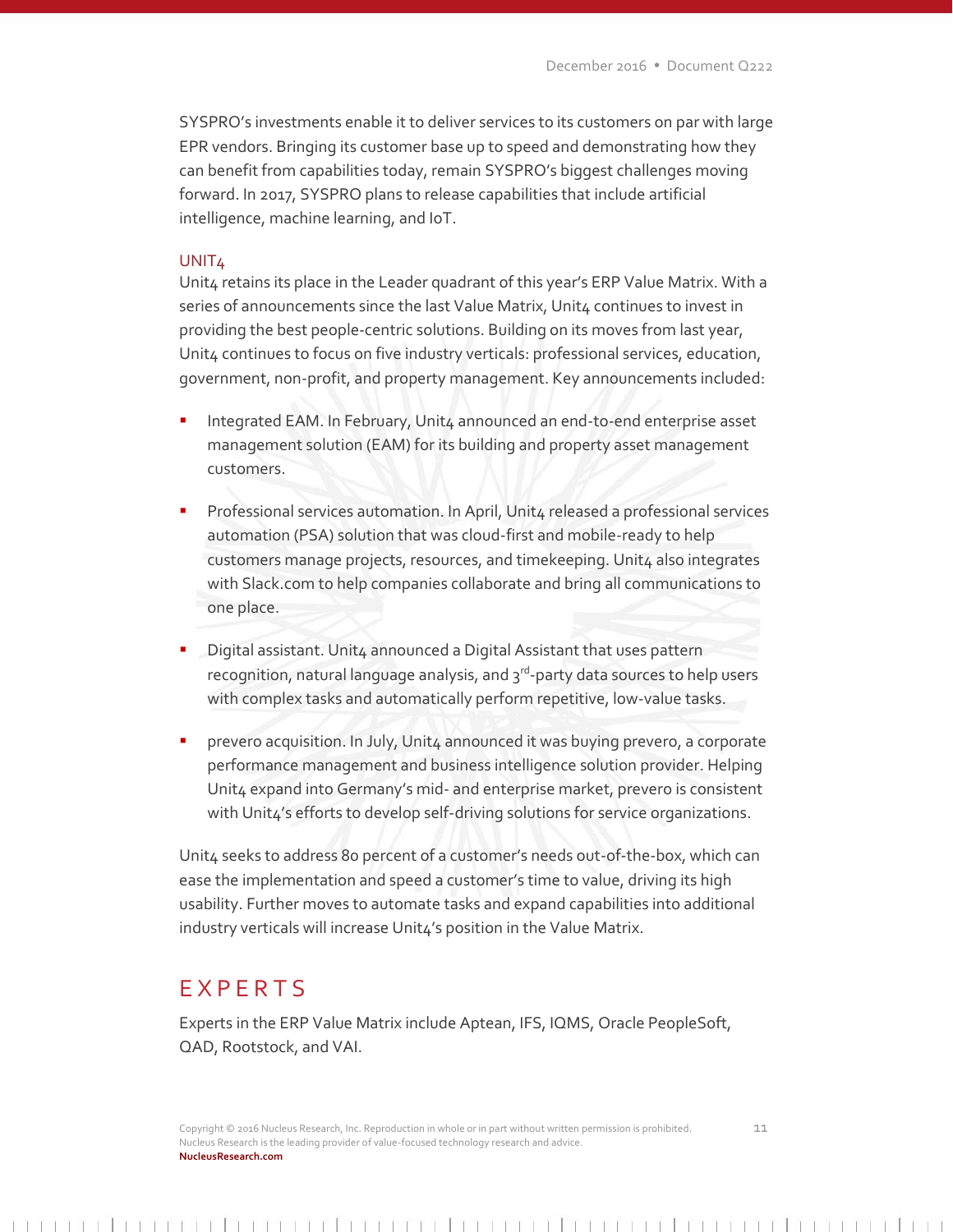# APTEAN

Aptean remains an Expert in this year's ERP Value Matrix. With several acquisitions since the last Value Matrix, Aptean has addressed a number of key areas in its product offerings. In December 2015, Aptean bought Computron Software, which supplies accounting and financial ERP software to mid-market and multinational organizations, building on Aptean's global presence. In January 2016, Aptean bought AssetPoint, a provider of computerized maintenance management software and enterprise asset management solutions, extending Aptean's reach in sectors such as oil and gas, manufacturing, food and beverage, and chemicals. Additional acquisitions of GQ Life Sciences, a life science patent search solution provider, and the Government & Enterprise Management Solutions division of StarDyne Technologies, which provides a suite of solutions to government and private sector organizations, further expand Aptean's diversification and expertise into specific industry verticals and sectors. Continued investment into product gaps, through acquisition or in-house, will improve Aptean's value proposition in the market; however, it also creates the challenge of integrating all the solutions into coherent offerings. Future releases that demonstrate streamlined interfaces will improve Aptean's Matrix position.

### IFS

IFS is an Expert in the 2016 ERP Value Matrix providing vertical ERP solutions for the automotive, aerospace and defense, energy and utilities, high tech, industrial manufacturing, oil and gas, process manufacturing, and contracting industries. With 11 industry-specific verticals in total, delivering a functionally comprehensive solution is one of the primary focus areas for the company. IFS Applications can be deployed on premise or in the cloud either as an infrastructure-as-a-service solution or through its Managed Cloud offering – both options are single-tenant deployment models that leverage the Microsoft Azure cloud platform. IFS has made its UI a top priority with customizable IFS Lobbies being offered out of the box in IFS Applications 9. In October 2016, IFS announced the launch of its IoT solution, which enables companies to integrate important data into IFS Applications. The IFS IoT Business Connector delivers the architecture customers need to capture IoT data, analyze it for insights and operationalize it for maximum benefit to their business. With a major update of IFS Applications every three years, IFS has built its application to make it easy to configure, and thus reduce the need for customizations.

Last year, the private equity firm EQT became IFS' majority shareholder and has encouraged acquisitions as a part of the company's growth strategy. IFS had already been in acquisition mode, buying companies nearly every year for the last eight years, including the Finnish firm MainIoT earlier this year. Nucleus expects IFS to

Copyright © 2016 Nucleus Research, Inc. Reproduction in whole or in part without written permission is prohibited. 12 Nucleus Research is the leading provider of value-focused technology research and advice. **NucleusResearch.com**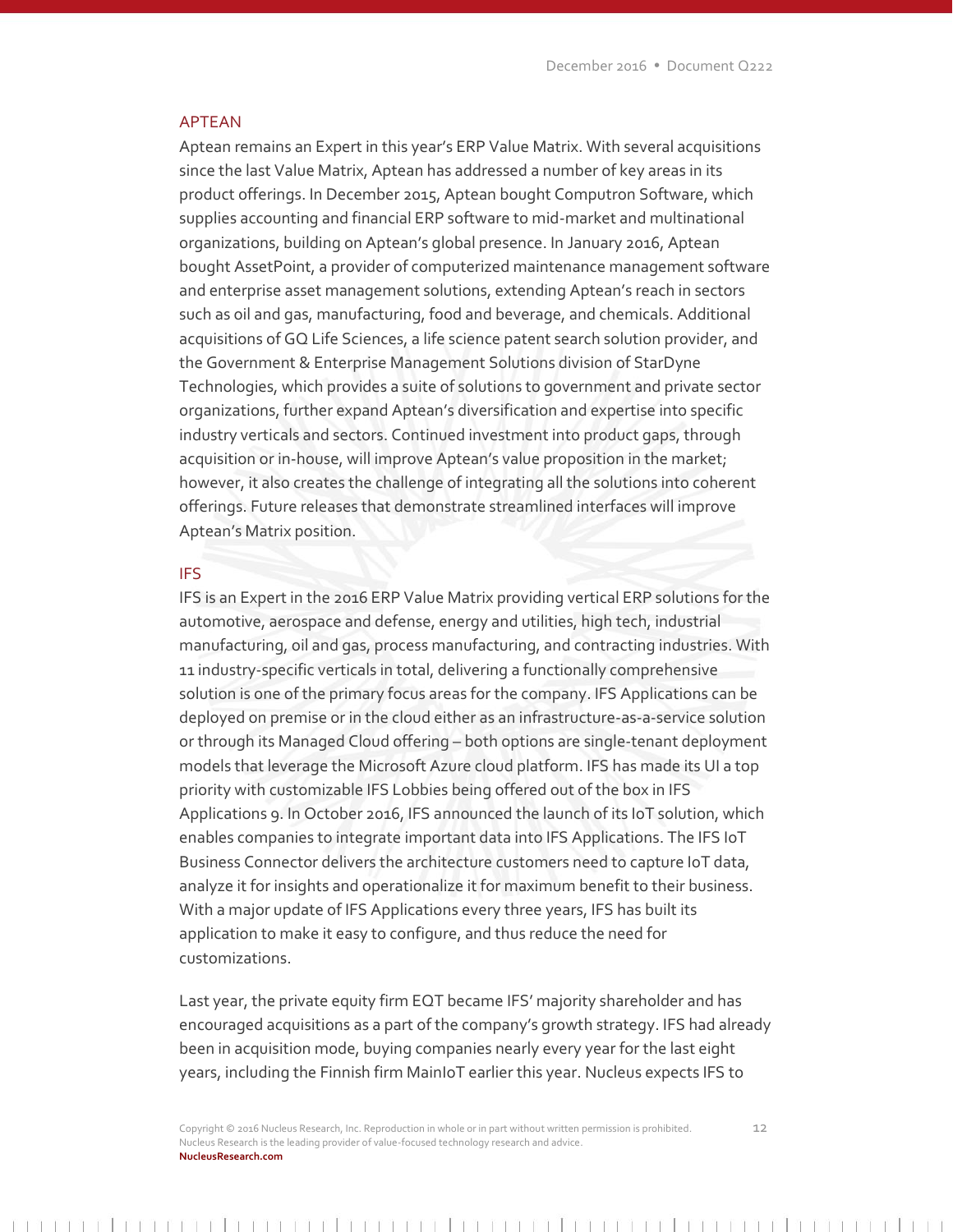continue to aggressively add capabilities and gain market share both organically and through acquisition, which should improve the value its customers achieve as the capabilities are integrated into a unified offering.

# IQMS

IQMS continues as an Expert in the 2016 ERP Value Matrix, delivering ERP software for discrete and batch process manufacturers in the mid-market. Offering both onpremise and cloud deployment options to customers for its EnterpriseIQ ERP system, IQMS announced its "Choice is the New Cloud" program in March 2016, giving customers the option of deploying in a managed cloud, as hosted licensed software, or on-premise. To service the diversity of requirements by manufacturers, IQMS offers software that addresses specific industries including aerospace and defense, assembly, automotive, food and beverage, medical, plastics, packaging, and metals.

In April 2016, IQMS debuted its WebIQ browser-based user interface which allows EnterpriseIQ to be accessed from any web-enabled device. With the same functionality as the existing interface, IQMS is working to make adoption and transition to the new UI easy for users. Additionally, IQMS expanded its Partner Program to supports its expansion in Latin America, Europe, and North America. With its comprehensive solution designed to function as ERP, manufacturing execution system (MES), and supply chain, IQMS delivers strong functionality and is taking steps to improve its usability with the WebIQ announcement. When WebIQ becomes generally available and customers begin to get value from it, Nucleus expects IQMS' position in the Value Matrix to improve.

#### ORACLE PEOPLESOFT

Oracle PeopleSoft is an Expert is this year's Value Matrix. Delivering a suite of tools to enterprises such as financial management, enterprise services automation, supply chain management, supplier relationship management, and human capital management, PeopleSoft is one of the most functionally extensive offerings on the market. In February 2016, Oracle announced it was offering PeopleSoft in conjunction with Oracle Compute Cloud Services, Oracle's infrastructure-as-aservice (IaaS) product. The move gives PeopleSoft users the option to self-provision network, compute, and storage resources. At OpenWorld 2016, Oracle showed its roadmap for expanding the Fluid UI, which is available with PeopleTools 8.55. With updated mobile capabilities, Oracle is giving customers the option of choosing whether they switch to Fluid UI or keep the Classic UI based on business needs. Additionally, Oracle allows customers to selectively adopt new PeopleSoft features based on their business strategy. Oracle also highlighted how customers are getting value from Elasticsearch with faster queries, replacing Secure Enterprise Search

Copyright © 2016 Nucleus Research, Inc. Reproduction in whole or in part without written permission is prohibited. 13 Nucleus Research is the leading provider of value-focused technology research and advice. **NucleusResearch.com**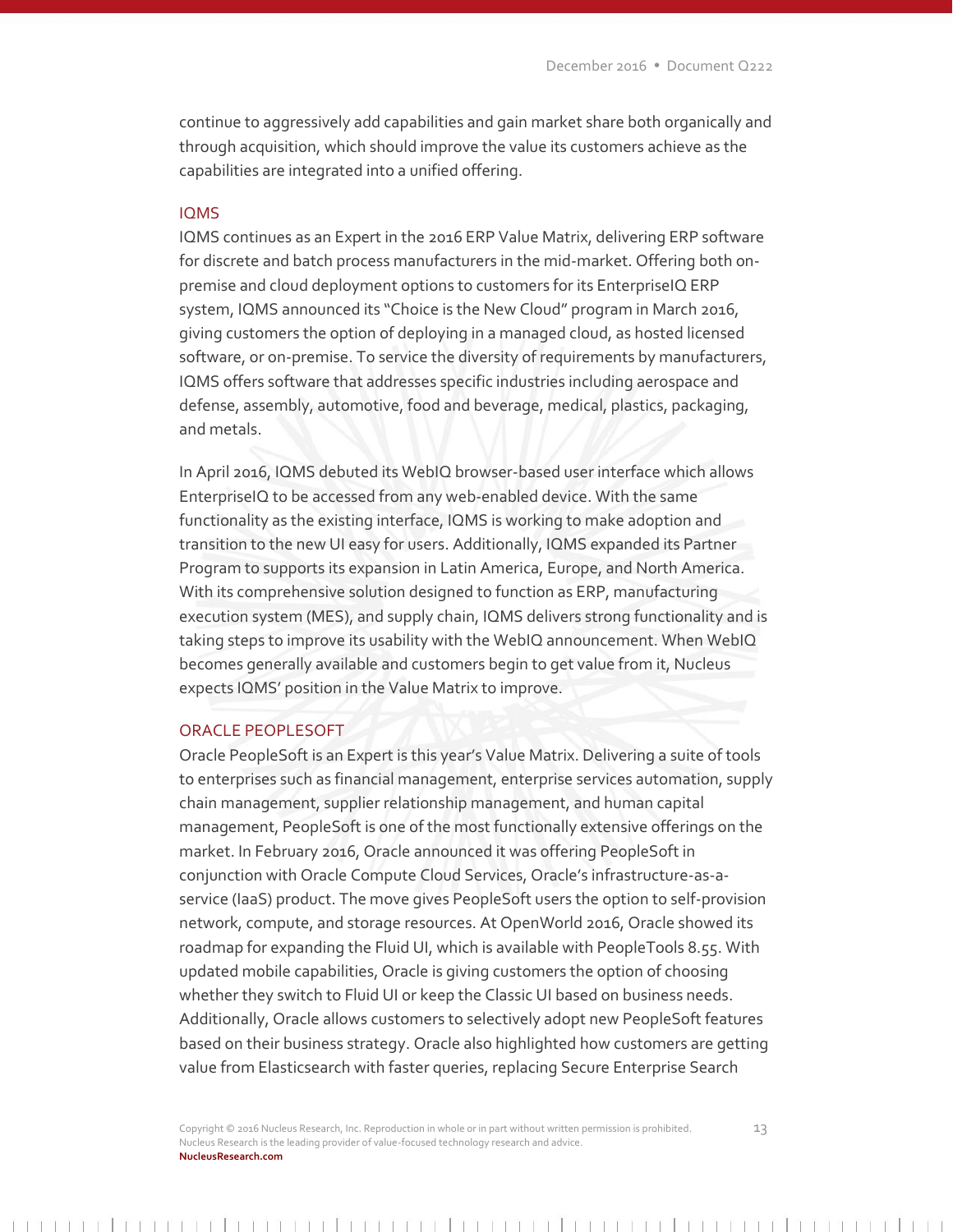(SES). The improvements Oracle has released since the last Value Matrix indicate that it is continuing to invest. The push to cloud is true for PeopleSoft customers, who can leverage PeopleSoft Cloud Manager to migrate to the Oracle Cloud via "Lift and Shift". Though some of the improvements to PeopleSoft are modest, the expansion of the modern UI represents a step in the right direction.

#### QAD

QAD continues as an Expert in the 2016 Value Matrix, having made several key enhancements to its product offerings since the last Matrix. QAD deliveries ERP solutions focused exclusively on manufacturing customers in industry verticals such as automotive, consumer products, food and beverage, high-tech, industrial, and life sciences. One of the first ERP vendors to offer a cloud solution, QAD continues to offer QAD Enterprise Applications, its on-premise solution, as well as blended cloud deployments. QAD's ERP products for cloud and on premise deliver similar functionality; however, QAD Cloud ERP includes Enterprise Asset Management as well as an updated HTML5-based user experience. The rollout of the new UX for Cloud ERP, which provides native mobile support, began in 2015 and has gone through four subsequent updates. The latest version includes embedded operational analytics and collaborative dashboards, helping customers gain insights and be more productive.

In March 2016, QAD released 2016.0 which included several enhancements, including updates to QAD Financials, based on customer feedback and internationalizations to support legal requirements of more than 60 countries. QAD Automotive customers also got capabilities to help optimize shipping and receiving as well as greater visibility into inventory levels. Additionally, QAD released enhancements to QAD Automation Solutions which collects shop floor data and provides visibility to reduce errors. QAD is leveraging its automation solution, which includes its enterprise asset management module, as the foundation for greater IoT functionality. In November 2016, QAD announced a suite of enhancements for Transportation Management System 2.0, such as an improved UI and an expanded carrier network. QAD is focused squarely on its Cloud ERP solution, which distinguishes it from some of the other manufacturing-centric ERP vendors.

### **ROOTSTOCK**

A new addition to the ERP Value Matrix, Rootstock is an Expert in the 2016 edition. Built natively on the Salesforce platform, Rootstock's cloud ERP solution focuses on manufacturers in high-tech and electronics, industrial equipment, machine shops, engineered-t0-order, and project-based operations, as well as wholesale distribution. Dedicated to the midmarket, Rootstock leverages the elasticity of the Salesforce platform to deliver its solutions to customers ranging from small, discrete

Copyright © 2016 Nucleus Research, Inc. Reproduction in whole or in part without written permission is prohibited. 14 Nucleus Research is the leading provider of value-focused technology research and advice. **NucleusResearch.com**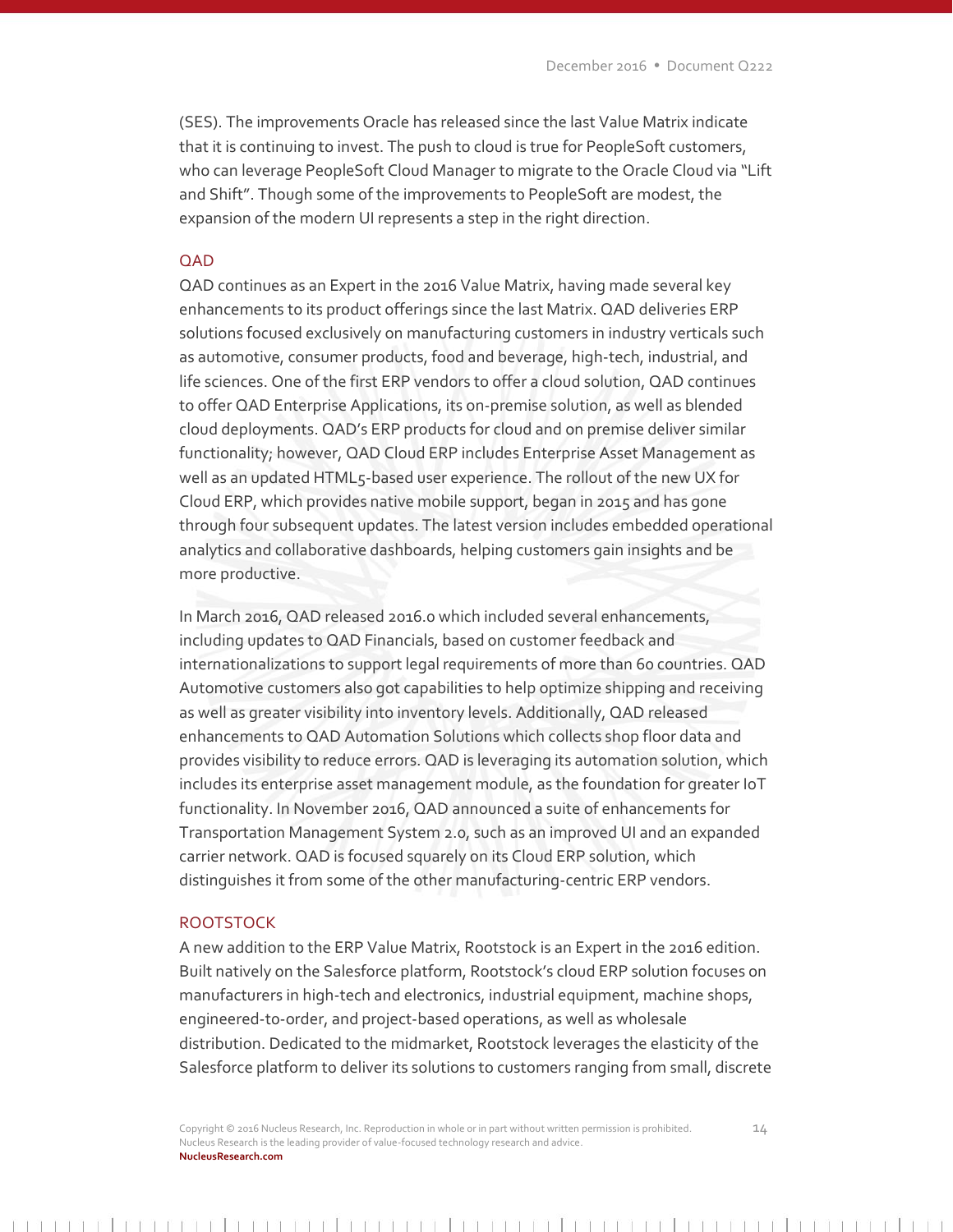manufacturers to large, multi-location operations. Some of the capabilities Rootstock delivers include sales and purchase order management, inventory management, material, scheduling, and capacity planning, product lifecycle management inventory, cost and product control, replenishment planning, and production engineering. In 2016 Rootstock added financial capabilities such as accounts receivable, account payable, and general ledger, as well as the ERP Performance Dashboards application powered by Salesforce Wave Analytics. The dashboards are designed to provide insights into operational KPIs and support multi-company, multi-division, and multi-side enterprise customers. Moving forward, Rootstock plans to release a steady cadence of capabilities in 2017, as well as bringing its solution to Salesforce Lightning, which will improve its UX and usability positioning on the Value Matrix in the future.

## VAI

VAI continues as an Expert in the Value Matrix. Delivering ERP solutions to the midmarket primarily in North America-based companies, VIA S2K Enterprise includes applications for financials, distribution, manufacturing, and retail/service. In additional to industry-vertical solutions for food and pharmaceuticals, VAI offers extended capabilities and applications that help customers extract value such as mobile functionality, business analytics, warehouse management, e-commerce, and CRM. VAI offers its products as licensed cloud software hosted in a private cloud or as a traditional on-premise deployment.

VAI S2K Enterprise has focused on improving usability through the Smart Center that delivers a configurable portal-base user experience with portlets that can show KPIs depending on role. With increased mobile functionality and an enterprise HTML5 client, VIA is continuing to push its customers into a digital future. Further investments in easing the implementation process should help VAI improve its position in the future iterations of the Value Matrix.

# **FACILITATORS**

Facilitators in the ERP Value Matrix include FinancialForce, Kenandy, Microsoft Dynamics NAV, and Qualiac.

## FINANCIALFORCE

FinancialForce is a Facilitator in this year's ERP Value Matrix, with its focus primarily on service-centric customers across a number of industries. Intuitive UI and native integration with Salesforce CRM running on the Salesforce platform help FinancialForce achieve excellent usability. The ERP cloud applications FinancialForce delivers fall into four categories: Salesforce CRM, Professional

Copyright © 2016 Nucleus Research, Inc. Reproduction in whole or in part without written permission is prohibited. 15 Nucleus Research is the leading provider of value-focused technology research and advice. **NucleusResearch.com**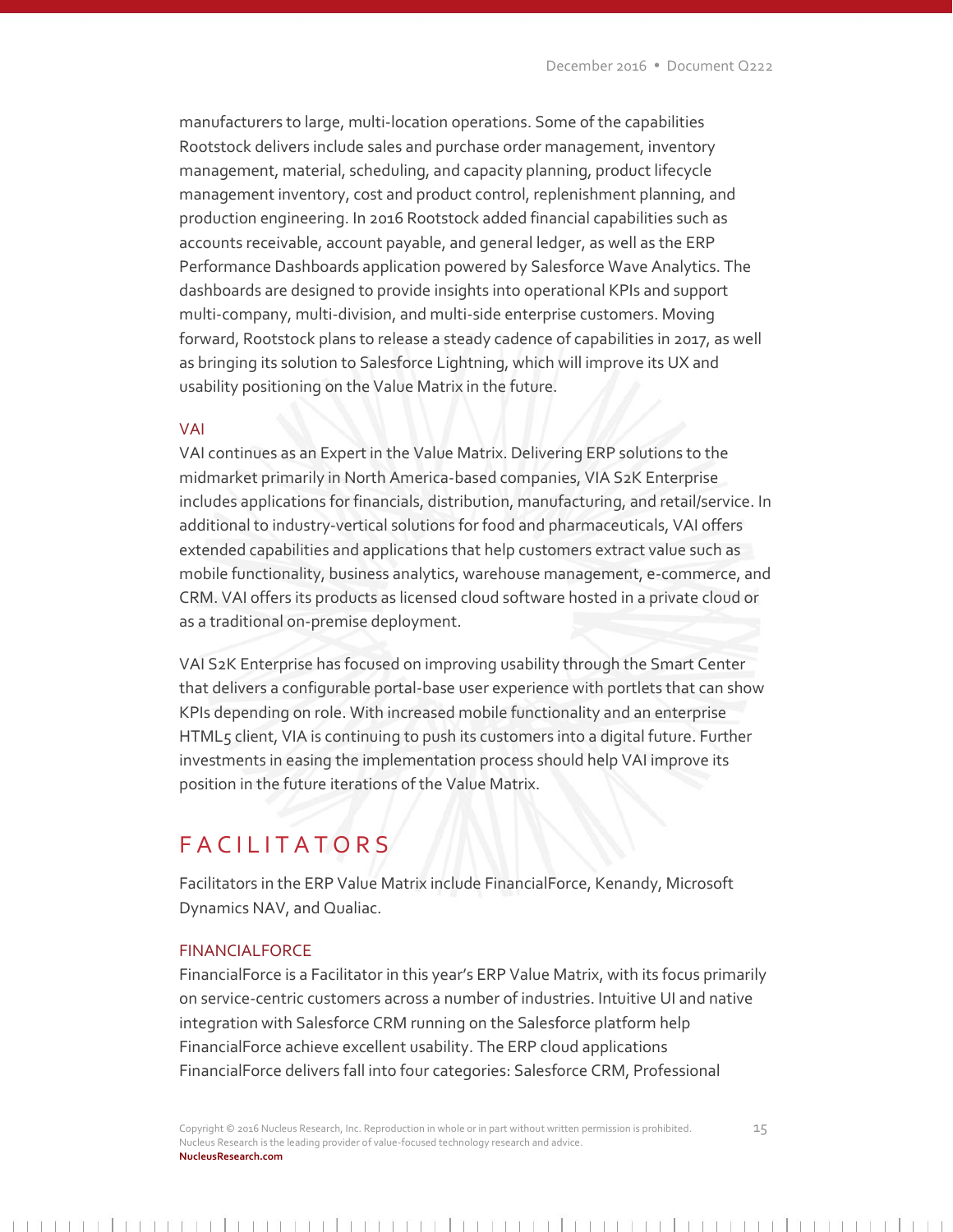Services, Financial Management, and Human Capital Management. FinancialForce covers industry verticals for Health Care, Financial Services, Architecture and Engineering, Professional Services, Nonprofit, and Software Service. The professional services applications are designed to increase automation, including modules for resource management, project management and financials, billing and revenue recognition, and reporting. The financial management capabilities extend to inventory management, spend management, and accounting and finance. In analyzing FinancialForce, Nucleus found customers could achieve significant value from running ERP and CRM on the same platform (Nucleus Research, *q168 – Customers say FinancialForce is sticky*, August 2016). Investments to extend the functionality and additional industry verticals of the solution will improve FinancialForce's placement in the next ERP Value Matrix.

#### **KENANDY**

Kenandy is a Facilitator in the 2016 ERP Value Matrix and is a new addition to the Matrix. Kenandy delivers business-ready objects that cover order-to-cash, manufacturing, supply chain, financials, and distribution. A cloud solution built on the Salesforce platform, Kenandy helps manufacturing companies manage their warehouses, inventory, and orders, as well as increasing the automation capabilities for procurement and the financial reconciliation and close. In addition to ERP, customers with supply chain needs gain visibility and can leverage mobility and collaboration tools to adjust to changing conditions. Kenandy is Lightning-ready, which gives it an intuitive and user-friendly interface, and the objects it delivers can be mapped to business processes, ensuring Kenandy covers a large percentage of customers' needs out of the box. In March 2016, Kenandy raised \$55 million in venture capital, which the company plans to use to make additional features and enhancements to the product. As a result, Nucleus expects Kenandy will make strides to improve its matrix position on future iterations.

## MICROSOFT DYNAMICS NAV

Microsoft Dynamics NAV is designed for small and medium-sized enterprises or subsidiaries and is a Facilitator in this year's ERP Value Matrix. Deployed in the cloud on Microsoft Azure or on-premise, Dynamics NAV includes functionality for financial management, supply chain, manufacturing, distribution, sales and marketing, human resources, project management, business intelligence, and reporting. Dynamics NAV 2017 was released October 2016. The release gives customers increased insight with embedded Microsoft PowerBI reports and dashboards and deeper interoperability with Office 365, as well as the option to predict future cash flow and understand seasonality with the addition of Cortana Intelligence. Dynamics NAV 2017 brings the power of machine learning and Microsoft Azure to deliver easyto-use predictions and advance analytics within the solution. Nucleus predicts that

Copyright  $\odot$  2016 Nucleus Research, Inc. Reproduction in whole or in part without written permission is prohibited.  $16$ Nucleus Research is the leading provider of value-focused technology research and advice. **NucleusResearch.com**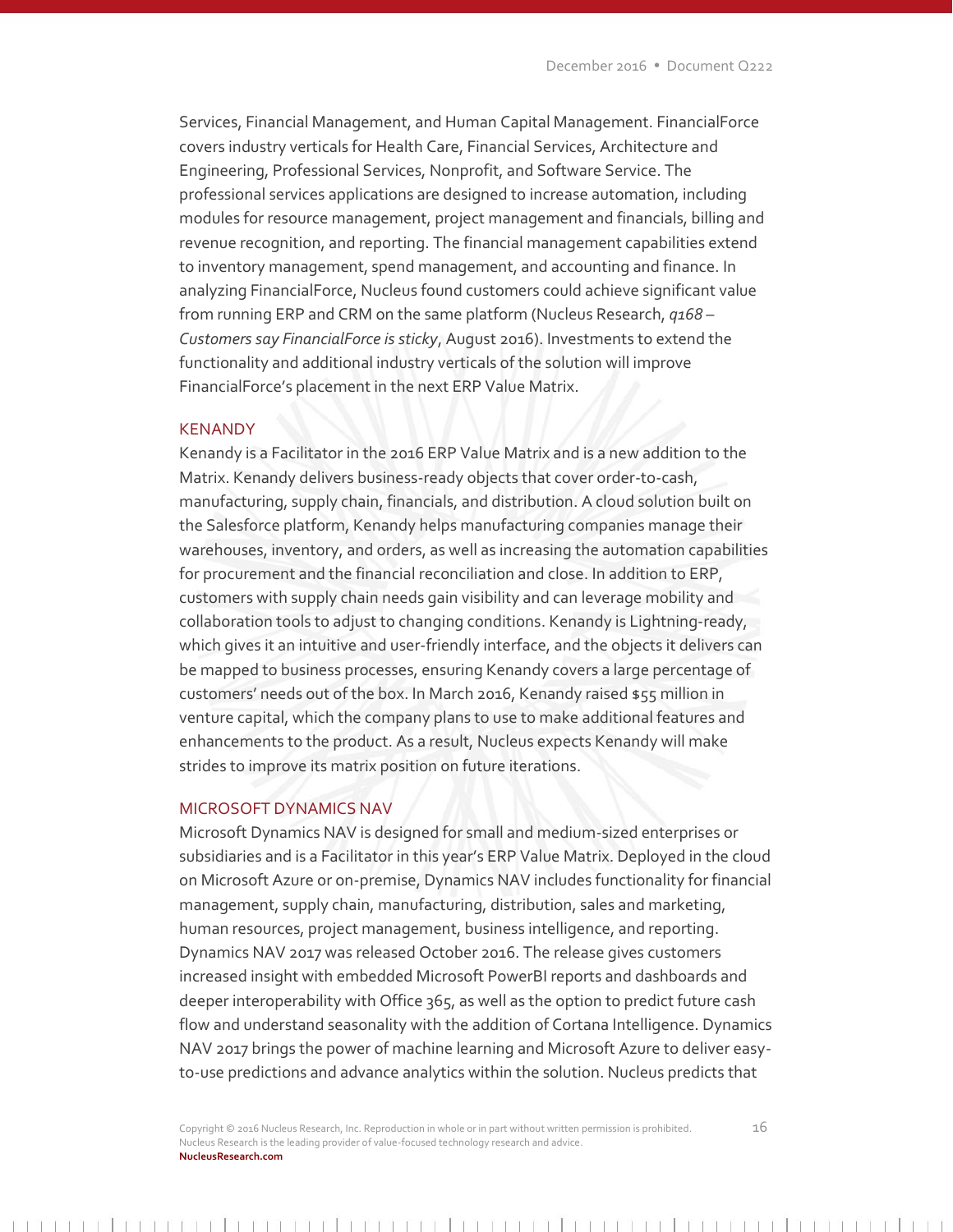Microsoft will continue to invest in the solution and push more companies to deploy in the cloud, thereby reducing customizations and making upgrades easier.

# QUALIAC

In this edition of the Matrix, Qualiac is once again in the Facilitator quadrant. The France-based company provides ERP services for industries including business services, healthcare, manufacturing, banking and finance, media, pharmaceuticals, food processing, retail, foundations/NGOs, and real estate. With a highly configurable, yet simple user experience and workflows, Qualiac sets the standard for usability in this year's Value Matrix. Focused on the mid-market and large organizations, Qualiac has modules that address activity management, CRM, supplier management, travel and expenses, and the most recent addition, esourcing. With robust report generation, collaboration tools, and Microsoft Excel integration, Nucleus expects Qualiac's position in the Value Matrix to continue to strengthen as it continues to add new capabilities and expand into new markets.

# C O R E P R O V I D E R S

Core Providers in the ERP Value Matrix include Microsoft Dynamics GP, Plex, Sage, SAP Business ByDesign, and SAP Business One.

#### MICROSOFT DYNAMICS GP

Microsoft Dynamics GP, the mid-market ERP for small and medium-sized businesses (SMBs), helps to broaden Microsoft's product offerings, increasing both usability and functionality. As a Core provider in the Value Matrix, Dynamics GP deploys modules organized into categories, which include financial, inventory, manufacturing, purchasing, project, payroll, and sales. In May 2016, Microsoft Dynamics GP 2016 was released in keeping with the application's annual update cadence. The 2016 version's major development is the switch to HTML5 interface for the GP Web Client, moving away from Silverlight. Using HTML5 for web client interface allows Dynamics GP to support multiple browsers and mobile devices, which improves usability. Dynamics GP 2016 has also added a host of enhancements with its latest release, such as Power BI reports to home pages, Sales All-in-One View window, and project expense document attachments. Microsoft has signaled that it will continue to invest in additional enhancements with future releases, which should translate to further improvement in its position on the Value Matrix.

#### PLEX

Plex maintains its position in the 2016 Value Matrix as a Core Provider. The Michigan-based ERP vendor has made a few notable announcements since the last Value Matrix that are bringing value to customers.

Copyright © 2016 Nucleus Research, Inc. Reproduction in whole or in part without written permission is prohibited. 17 Nucleus Research is the leading provider of value-focused technology research and advice. **NucleusResearch.com**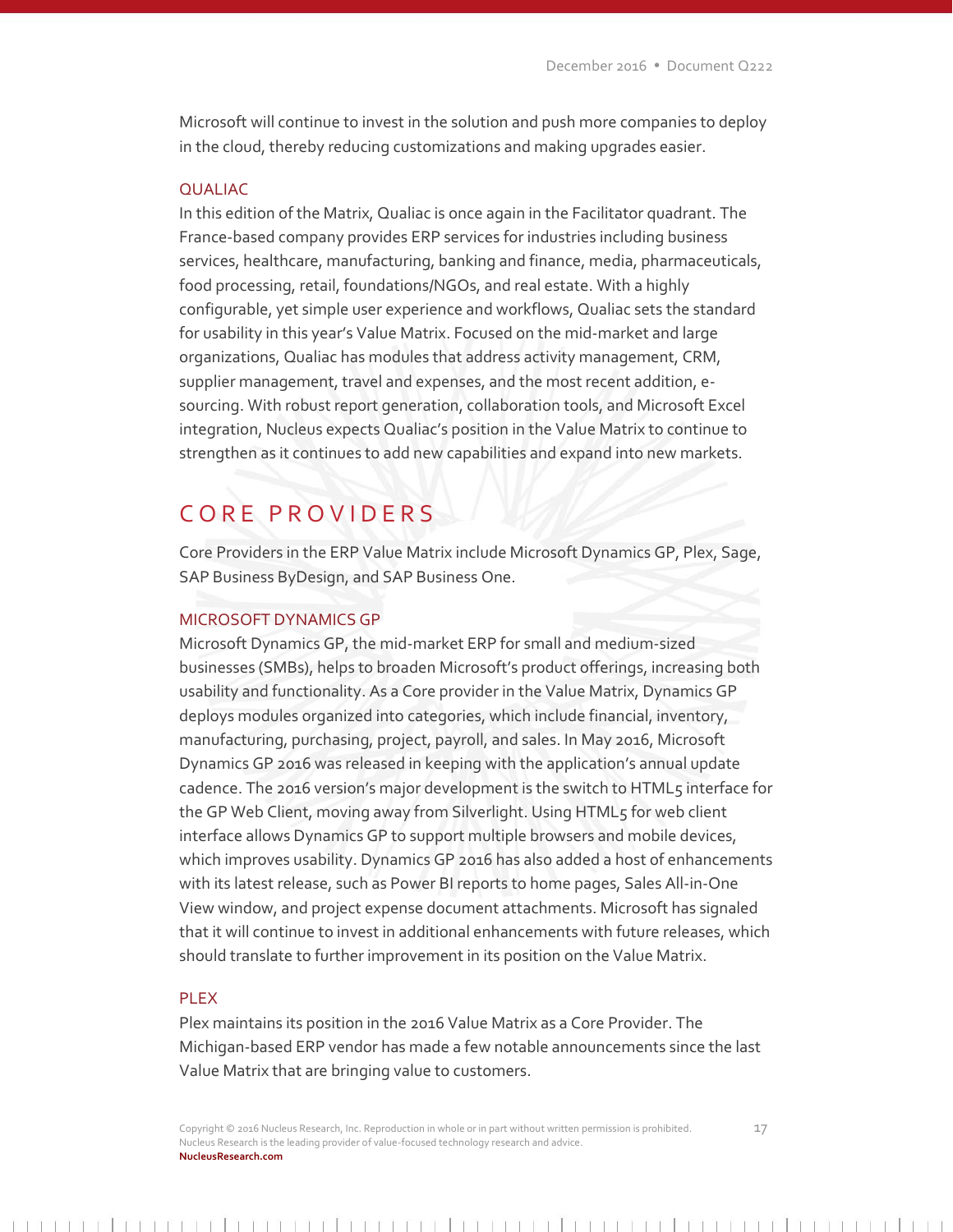In April, Plex announced it was introducing two Plex Insight applications: IntelliPlex Financial Analytic and Sales & Order Management Analytic. Financial Analytic is designed to meet the needs of CFOs and financial leaders, delivering key performance indicators (KPIs) and metrics. Sales & Order Management Analytic application caters to sales leaders providing drill-down analysis of important data like product mix revenues, lead times, and order fill rate. With over 200 customers already using the analytic solutions, Plex has indicated it plans to release additional applications in the future.

In August Plex acquired DemandCaster which is a cloud-based supply chain planning solution. This comes only a few months after Plex Systems announced a suite of supply chain planning products, such as Master Scheduling, S&OP, and Distribution Planning. The acquisition means Plex can deliver end-to-end, cloud-enabled manufacturing execution, ERP, and supply chain planning to customers. The cloud deployments help Plex scale to satisfy the needs of both mid-market and enterprise manufacturers.

Plex is working to make manufacturing data more accessible and usable for customers through Plex Connect, which is an open integration framework. Plex partners and customers can leverage a portfolio of REST APIs to connect their own applications to Plex Manufacturing Cloud, helping customers fulfill their business needs. Along with an application that allows users to pull manufacturing data into Microsoft Office 365, Plex uses Microsoft Azure to ensure scalability and connectivity for its customers. As Plex integrates its DemandCaster acquisition, Nucleus predicts that more customers will realize value from its end-to-end capabilities.

# SAGE

Sage is a Core Provider in the 2016 ERP Value Matrix, offering solutions for small, medium, and enterprise customers. Sage X3 is Sage's primary ERP offering and can be deployed as hosted, on-premise, or SaaS solution. With capabilities, such as warehouse and inventory management, sales and marketing, accounting, purchasing and vendor management, Sage X<sub>3</sub> supplies ERP to a wide range of industries including distribution, manufacturing, construction, services, and process manufacturing. Since the last version of the Value Matrix, Sage has made several moves to enhance its value to customers:

 Intensifying its push into the North American market, Sage opened a headquarters in Atlanta last October.

Copyright  $\odot$  2016 Nucleus Research, Inc. Reproduction in whole or in part without written permission is prohibited.  $18$ Nucleus Research is the leading provider of value-focused technology research and advice. **NucleusResearch.com**